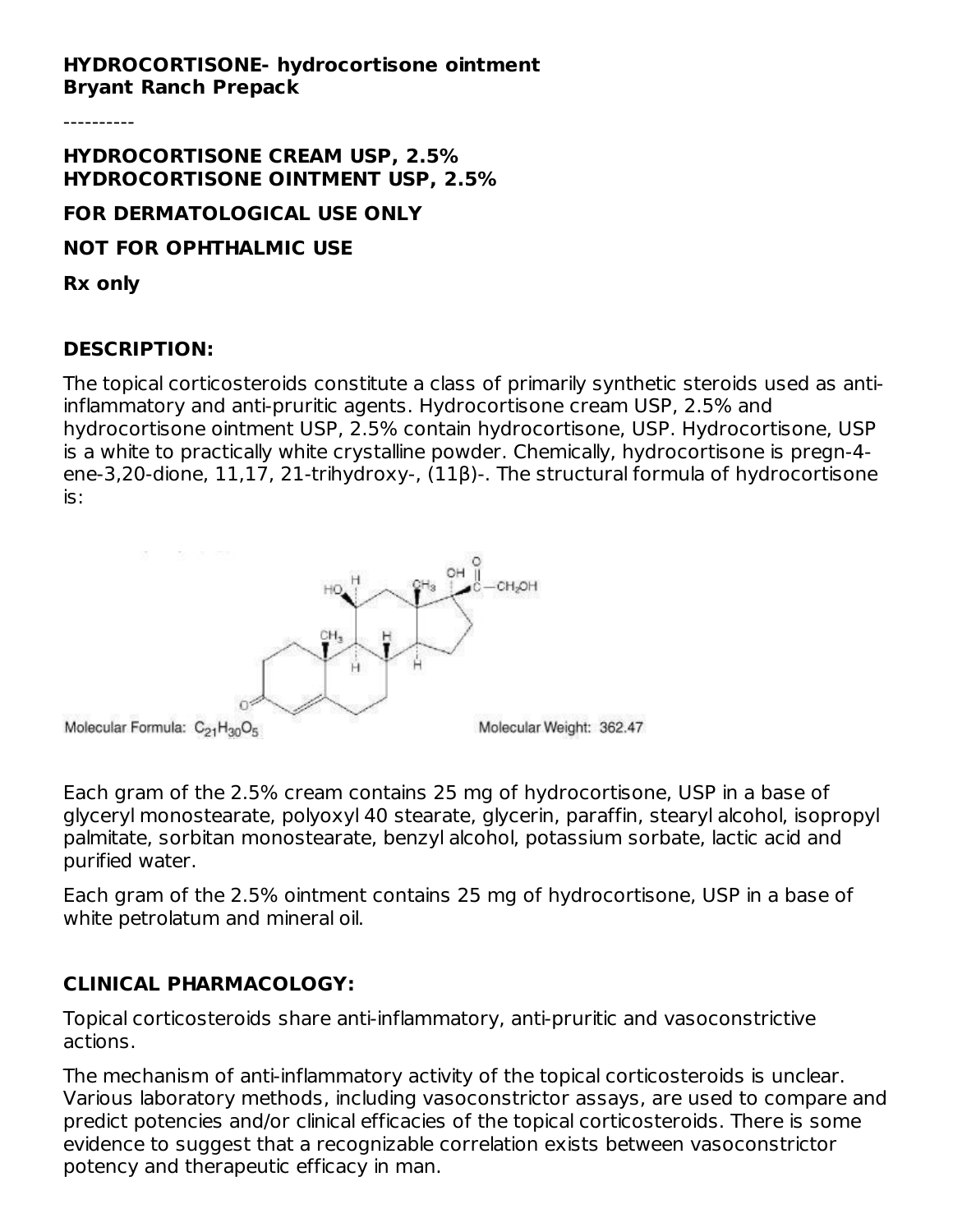**Pharmacokinetics**: The extent of percutaneous absorption of topical corticosteroids is determined by many factors including the vehicle, the integrity of the epidermal barrier, and the use of occlusive dressings.

Topical corticosteroids can be absorbed from normal intact skin. Inflammation and/or other disease processes in the skin increase percutaneous absorption.

Occlusive dressings substantially increase the percutaneous absorption of topical corticosteroids. Thus, occlusive dressings may be a valuable therapeutic adjunct for treatment of resistant dermatoses (see **DOSAGE AND ADMINISTRATION**).

Once absorbed through the skin, topical corticosteroids are handled through pharmacokinetic pathways similar to systemically administered corticosteroids. Corticosteroids are bound to plasma proteins in varying degrees. Corticosteroids are metabolized primarily in the liver and are then excreted by the kidneys. Some of the topical corticosteroids and their metabolites are also excreted into the bile.

# **INDICATIONS AND USAGE:**

Topical corticosteroids are indicated for the relief of the inflammatory and pruritic manifestations of corticosteroid-responsive dermatoses.

# **CONTRAINDICATIONS:**

Topical corticosteroids are contraindicated in those patients with a history of hypersensitivity to any of the components of the preparation.

# **PRECAUTIONS:**

**General:** Systemic absorption of topical corticosteroids has produced reversible hypothalamic-pituitary-adrenal (HPA) axis suppression, manifestations of Cushing's syndrome, hyperglycemia, and glucosuria in some patients.

Conditions which augment systemic absorption include the application of the more potent steroids, use over large surface areas, prolonged use, and the addition of occlusive dressings.

Therefore, patients receiving a large dose of a potent topical steroid applied to a large surface area or under an occlusive dressing should be evaluated periodically for evidence of HPA axis suppression by using the urinary free cortisol and ACTH stimulation tests. If HPA axis suppression is noted, an attempt should be made to withdraw the drug, to reduce the frequency of application, or to substitute a less potent steroid.

Recovery of HPA axis function is generally prompt and complete upon discontinuation of the drug.

Infrequently, signs and symptoms of steroid withdrawal may occur, requiring supplemental systemic corticosteroids.

Children may absorb proportionally larger amounts of topical corticosteroids and thus be more susceptible to systemic toxicity (see **PRECAUTIONS-Pediatric Use**).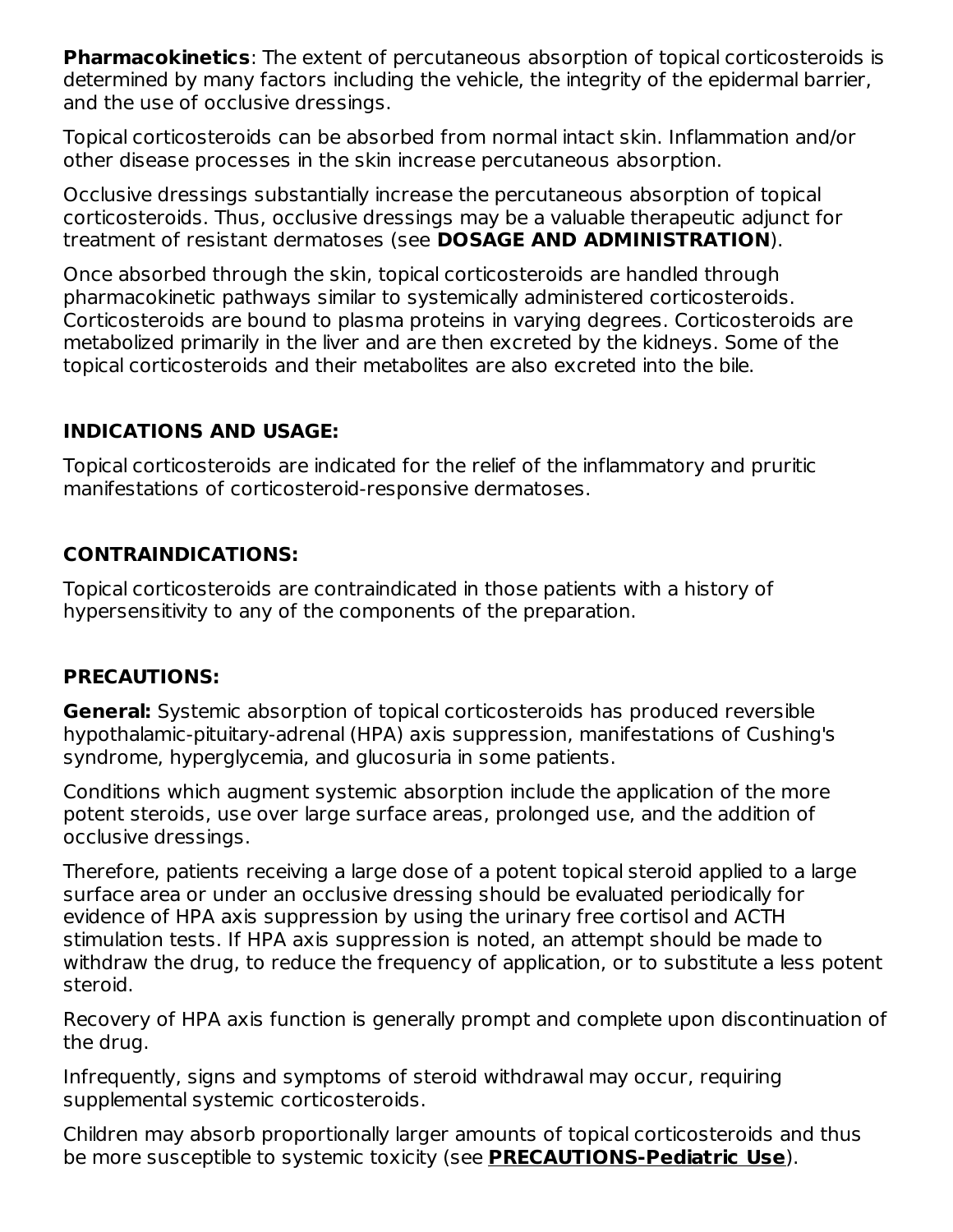If irritation develops, topical corticosteroids should be discontinued and appropriate therapy instituted.

In the presence of dermatological infections, the use of an appropriate antifungal or antibacterial agent should be instituted. If a favorable response does not occur promptly, the corticosteroid should be discontinued until the infection has been adequately controlled.

**Information for the Patient:** Patients using topical corticosteroids should receive the following information and instructions:

- 1. This medication is to be used as directed by the physician. It is for external use only. Avoid contact with the eyes.
- 2. Patients should be advised not to use this medication for any disorder other than for which it was prescribed.
- 3. The treated skin area should not be bandaged or otherwise covered or wrapped so as to be occlusive unless directed by the physician.
- 4. Patients should report any signs of local adverse reactions especially under occlusive dressing.
- 5. Parents of pediatric patients should be advised not to use tight-fitting diapers or plastic pants on a child being treated in the diaper area, as these garments may constitute occlusive dressings.

**Laboratory tests:** The following tests may be helpful in evaluating HPA axis suppression: Urinary free cortisol test; ACTH stimulation test.

**Carcinogenesis, Mutagenesis and Impairment of Fertility:** Long-term animal studies have not been performed to evaluate the carcinogenic potential or the effect on fertility of topical corticosteroids.

Studies to determine mutagenicity with prednisolone and hydrocortisone have revealed negative results.

**Pregnancy:** Teratogenic Effects - Pregnancy Category C. Corticosteroids are generally teratogenic in laboratory animals when administered systemically at relatively low dosage levels. The more potent corticosteroids have been shown to be teratogenic after dermal application in laboratory animals. There are no adequate and well-controlled studies in pregnant women on teratogenic effects from topically applied corticosteroids. Therefore, topical corticosteroids should be used during pregnancy only if the potential benefit justifies the potential risk to the fetus. Drugs of this class should not be used extensively on pregnant patients, in large amounts, or for prolonged periods of time.

**Nursing Mothers:** It is not known whether topical administration of corticosteroids could result in sufficient systemic absorption to produce detectable quantities in breast milk. Systemically administered corticosteroids are secreted into breast milk in quantities not likely to have a deleterious effect on the infant. Nevertheless, caution should be exercised when topical corticosteroids are administered to a nursing woman.

**Pediatric Use:** Pediatric patients may demonstrate greater susceptibility to topical corticosteroid-induced hypothalamic-pituitary-adrenal (HPA) axis suppression and Cushing's syndrome than mature patients because of a larger skin surface area to body weight ratio.

Hypothalamic-pituitary-adrenal (HPA) axis suppression, Cushing's syndrome, and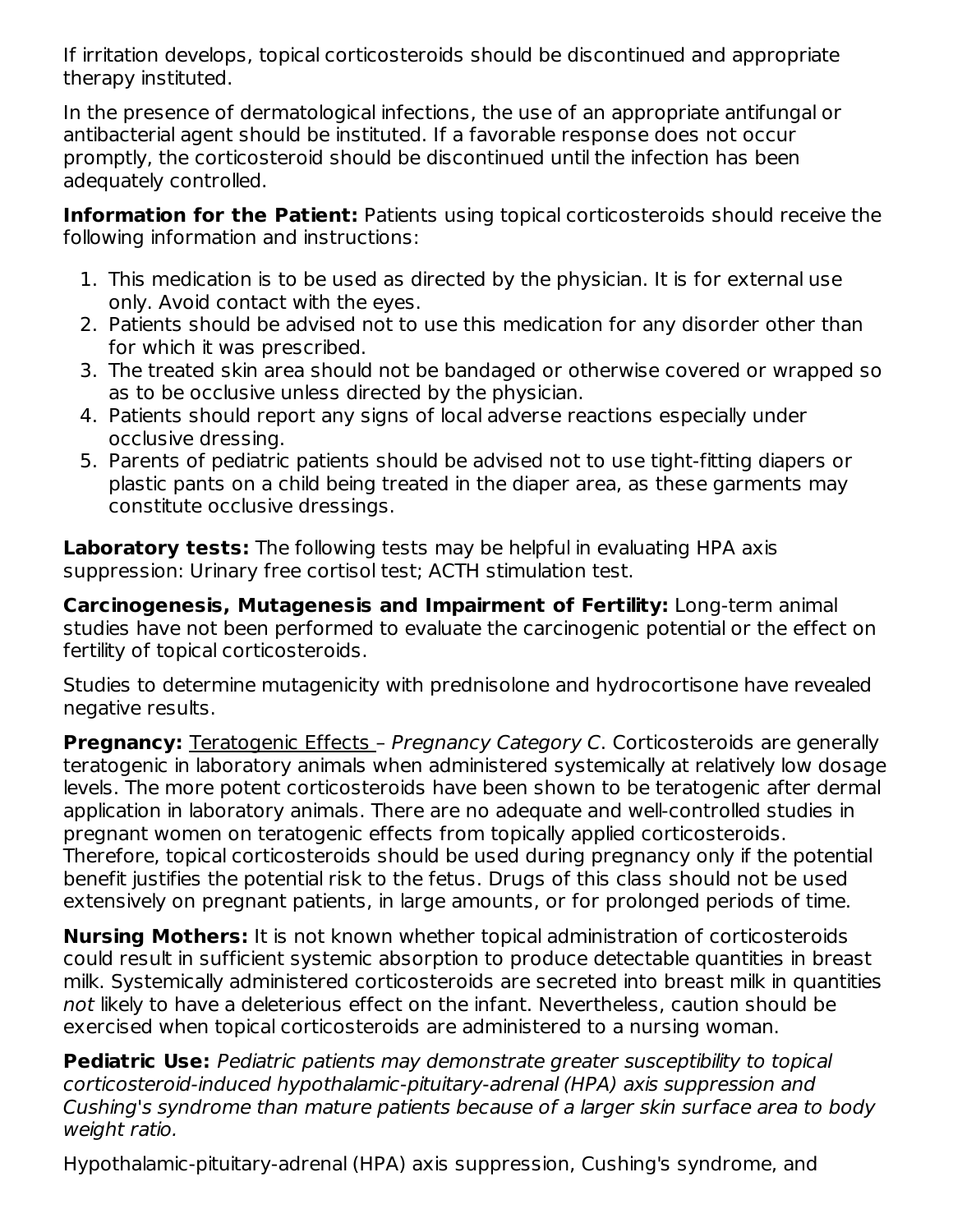intracranial hypertension have been reported in pediatric patients receiving topical corticosteroids. Manifestations of adrenal suppression in pediatric patients include linear growth retardation, delayed weight gain, low plasma cortisol levels, and absence of response to ACTH stimulation. Manifestations of intracranial hypertension include bulging fontanelles, headaches, and bilateral papilledema.

Administration of topical corticosteroids to pediatric patients should be limited to the least amount compatible with an effective therapeutic regimen. Chronic corticosteroid therapy may interfere with the growth and development of pediatric patients.

# **ADVERSE REACTIONS:**

The following local adverse reactions are reported infrequently with topical corticosteroids, but may occur more frequently with the use of occlusive dressings. These reactions are listed in an approximate decreasing order of occurrence: burning, itching, irritation, dryness, folliculitis, hypertrichosis, acneiform eruptions, hypopigmentation, perioral dermatitis, allergic contact dermatitis, maceration of the skin, secondary infection, skin atrophy, striae and miliaria.

## **OVERDOSAGE:**

Topically applied corticosteroids can be absorbed in sufficient amounts to produce systemic effects (see **PRECAUTION**).

### **DOSAGE AND ADMINISTRATION:**

Apply to the affected area as a thin film 2 to 4 times daily depending on the severity of the condition.

Occlusive dressings may be used for the management of psoriasis or recalcitrant conditions. If an infection develops, the use of occlusive dressings should be discontinued and appropriate antimicrobial therapy instituted.

### **HOW SUPPLIED:**

Hydrocortisone Ointment USP, 2.5% a white ointment is available as follows: NDC: 63629-8817-1 28.35 g (1 oz) tubes

Store at controlled room temperature 15° to 30°C (59° to 86°F).

### **Hydrocortisone 2.5% Ointment #28.35**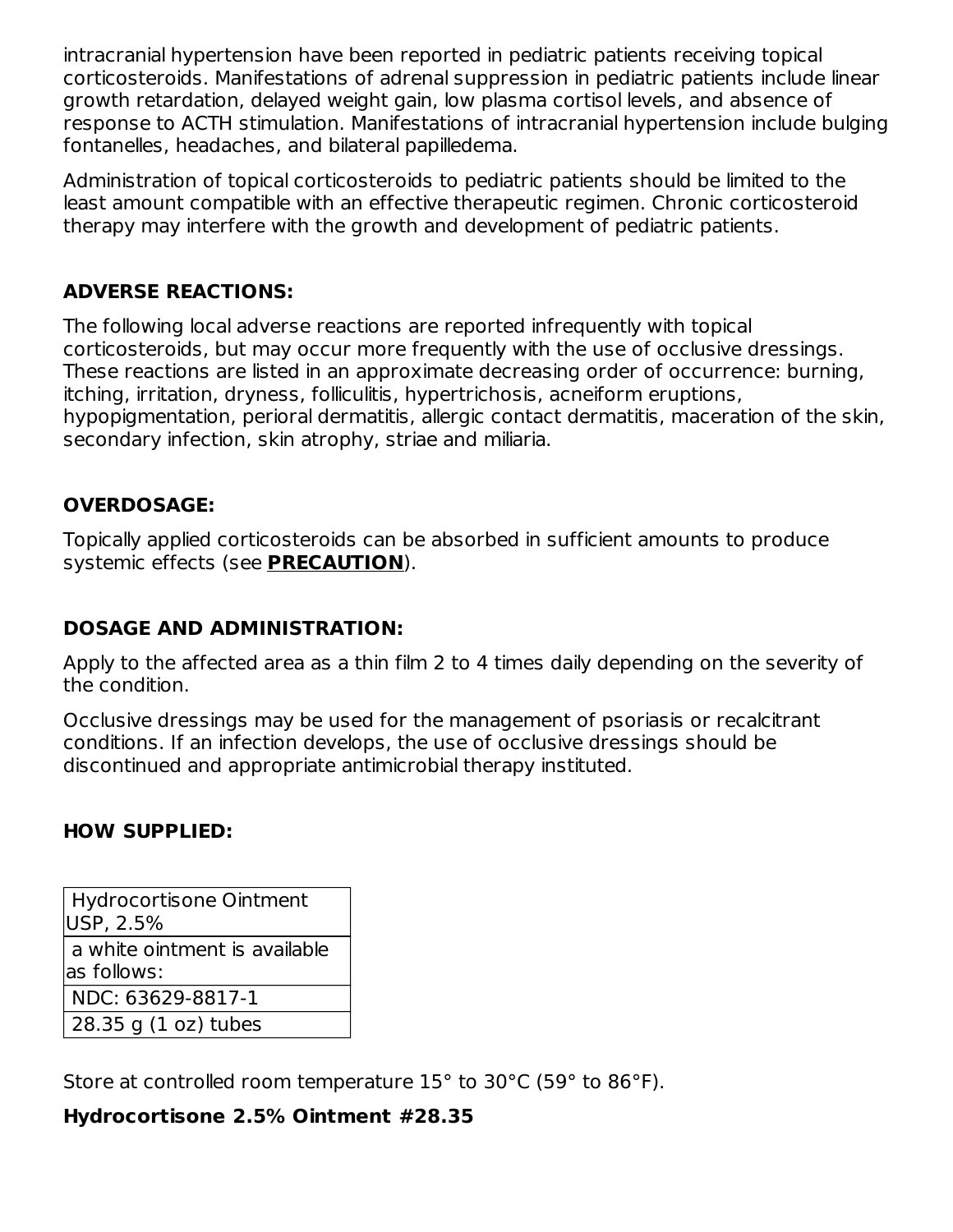

Each gram contains: 25 mg of hydrocortisone in a base of white petrolatum and mineral oil.

KEEP OUT OF REACH OF CHILDREN.

Store at controlled room temperature 15° -30°C (59°F - 86°F).

The opening is covered by a metal tamperresistant seal. If this seal has been punctured or not visible, do not use and return to place of purchase.

For Dermatological use only. Not for Ophthalmic use.



| <b>HYDROCORTISONE</b><br>hydrocortisone ointment                    |                                                                          |                                                           |  |                                       |                                       |                                                           |                                     |                              |  |
|---------------------------------------------------------------------|--------------------------------------------------------------------------|-----------------------------------------------------------|--|---------------------------------------|---------------------------------------|-----------------------------------------------------------|-------------------------------------|------------------------------|--|
| <b>Product Information</b>                                          |                                                                          |                                                           |  |                                       |                                       |                                                           |                                     |                              |  |
| <b>Product Type</b>                                                 | <b>Item Code</b><br><b>HUMAN PRESCRIPTION</b><br><b>DRUG</b><br>(Source) |                                                           |  |                                       | NDC:63629-8817(NDC:0168-<br>0146)     |                                                           |                                     |                              |  |
| <b>Route of Administration</b>                                      |                                                                          | <b>TOPICAL</b>                                            |  |                                       |                                       |                                                           |                                     |                              |  |
|                                                                     |                                                                          |                                                           |  |                                       |                                       |                                                           |                                     |                              |  |
| <b>Active Ingredient/Active Moiety</b>                              |                                                                          |                                                           |  |                                       |                                       |                                                           |                                     |                              |  |
| <b>Ingredient Name</b>                                              |                                                                          |                                                           |  |                                       |                                       | <b>Basis of Strength</b>                                  | <b>Strength</b>                     |                              |  |
| HYDROCORTISONE (UNII: W4X0X7BPJ) (HYDROCORTISONE - UNII: W4X0X7BPJ) |                                                                          |                                                           |  |                                       |                                       | <b>HYDROCORTISONE</b><br>$25 \text{ mg}$ in $1 \text{ g}$ |                                     |                              |  |
|                                                                     |                                                                          |                                                           |  |                                       |                                       |                                                           |                                     |                              |  |
| <b>Inactive Ingredients</b>                                         |                                                                          |                                                           |  |                                       |                                       |                                                           |                                     |                              |  |
|                                                                     |                                                                          | <b>Ingredient Name</b>                                    |  |                                       | <b>Strength</b>                       |                                                           |                                     |                              |  |
| <b>MINERAL OIL (UNII: T5L8T28FGP)</b>                               |                                                                          |                                                           |  |                                       |                                       |                                                           |                                     |                              |  |
| <b>PETROLATUM (UNII: 4T6H12BN9U)</b>                                |                                                                          |                                                           |  |                                       |                                       |                                                           |                                     |                              |  |
|                                                                     |                                                                          |                                                           |  |                                       |                                       |                                                           |                                     |                              |  |
| <b>Packaging</b>                                                    |                                                                          |                                                           |  |                                       |                                       |                                                           |                                     |                              |  |
| <b>Item Code</b><br>#                                               | <b>Package Description</b>                                               |                                                           |  | <b>Marketing Start</b><br><b>Date</b> |                                       |                                                           | <b>Marketing End</b><br><b>Date</b> |                              |  |
| NDC:63629-<br>$\mathbf{1}$<br>8817-1<br>Product                     |                                                                          | 29 g in 1 TUBE; Type 0: Not a Combination                 |  |                                       | 09/10/2021                            |                                                           |                                     |                              |  |
|                                                                     |                                                                          |                                                           |  |                                       |                                       |                                                           |                                     |                              |  |
| <b>Marketing Information</b>                                        |                                                                          |                                                           |  |                                       |                                       |                                                           |                                     |                              |  |
| <b>Marketing</b><br>Category                                        |                                                                          | <b>Application Number or Monograph</b><br><b>Citation</b> |  |                                       | <b>Marketing Start</b><br><b>Date</b> |                                                           |                                     | <b>Marketing End</b><br>Date |  |
| <b>ANDA</b>                                                         | ANDA081203                                                               |                                                           |  |                                       | 05/28/1993                            |                                                           |                                     |                              |  |
|                                                                     |                                                                          |                                                           |  |                                       |                                       |                                                           |                                     |                              |  |